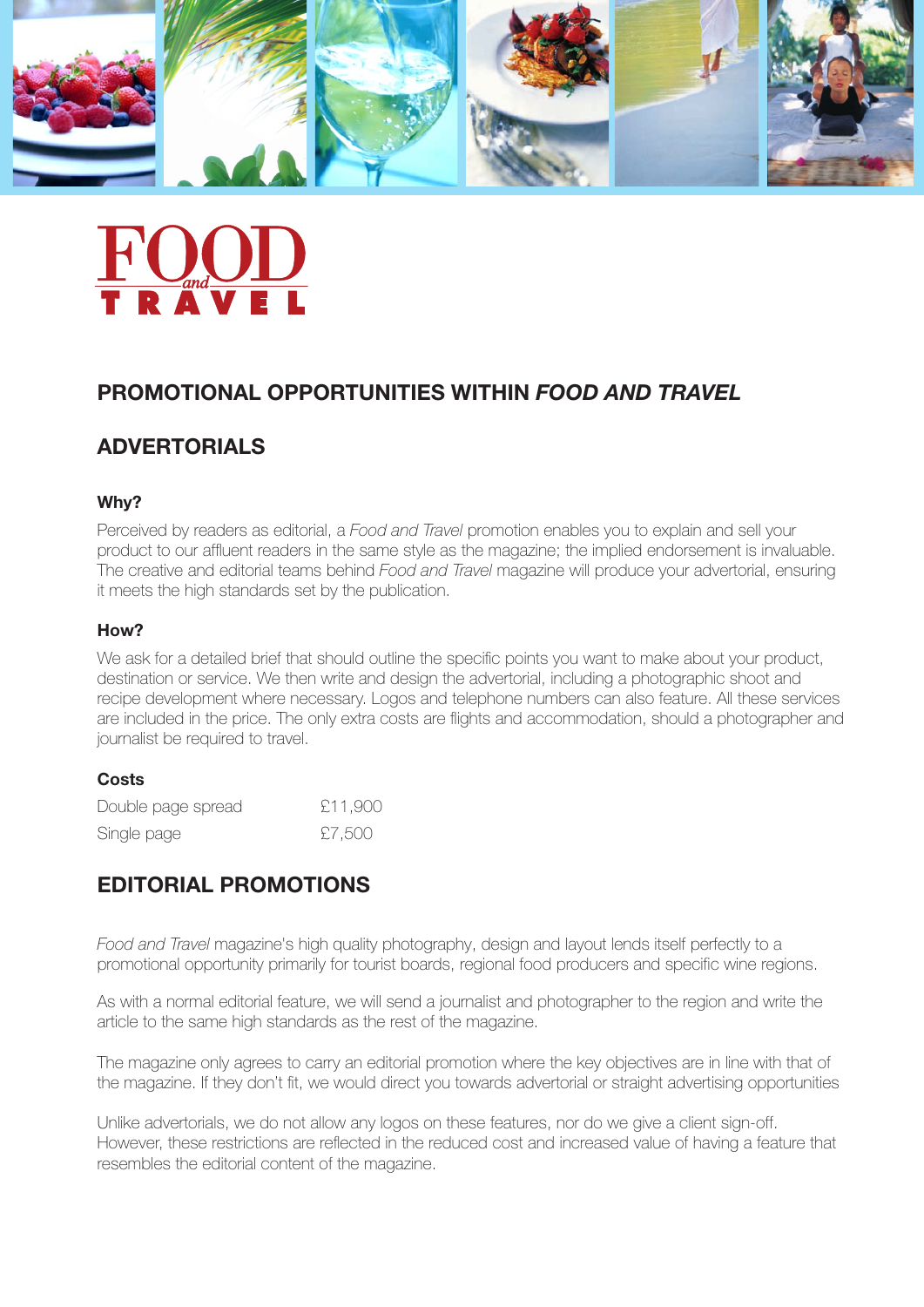

## **EDITORIAL PROMOTIONS (continued)**

#### **Costs**

Editorial promotions cost £1,950 per page and run to a minimum of 6 pages. Plus the cost of hosting the journalist and photographer. NB Gourmet Traveller features in the magazine are generally 10 pages or more.

## **EDITORIAL COMPETITIONS**

These are an integral part of the magazine and one of the many reasons why readers buy *Food and Travel* magazine. By providing an exciting and unusual prize, your company can enjoy exposure across either a page or double page spread.

The feature is written and designed by the *Food and Travel* team using information supplied by the prize provider(s). We also use photographs provided by the client, providing they are similar in style and subject matter to those found in the editorial features. If not we reserve the right to source our own images at an extra cost.

## **Costs**

Single page (prize value £2,500-£3,000), handling fee £950 Double page spread (prize value £4,000-£5,000), handling fee £1,500

## **REPRINTS**

Editorial features, promotions and advertorials can be re-printed. We create a unique *Food and Travel* magazine-style front cover for the booklet, including your logo, and can make minor changes to the text to remove mentions of competitors (if reprinting editorial). These are ideal for use at shows and exhibitions, to fulfil customer enquiries and when selling to suppliers, retailers and agents.

## **Costs**

Depends on the quantity and pagination. Please call +44(0)20 7501 0511 for a quote.

## **READER OFFERS**

Readers Offer pages – (circa 1/6 of a page) different and exclusive offers, giveaways or discounts featured on one colour page. There is space for a colour photograph and up to 50 words of text including telephone number/website.

## **Cost:** £350